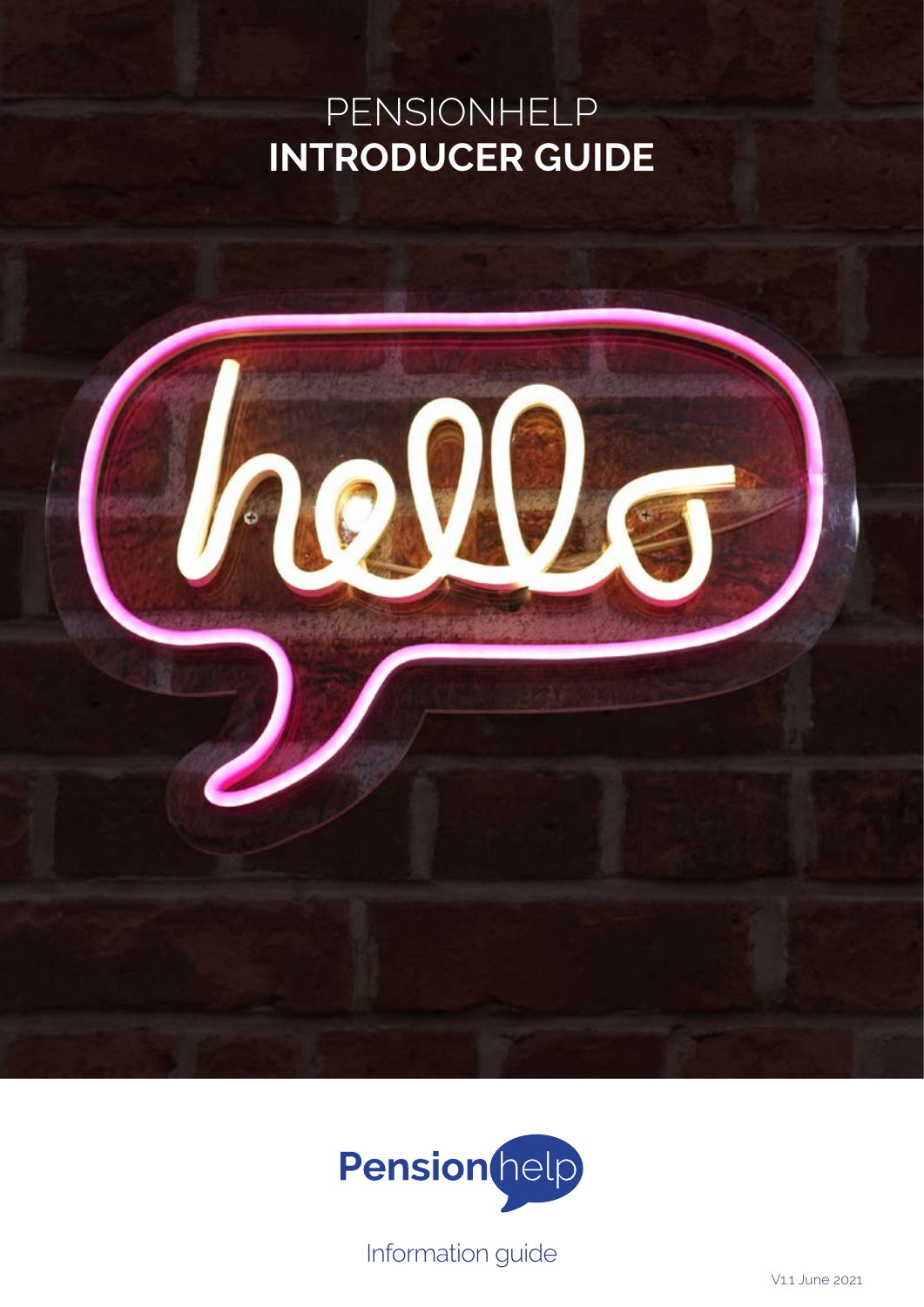

Thank you for looking to refer a client to Pensionhelp. We have a great deal of experience with Financial Advisers and believe we can secure the right outcomes for the clients you introduce to us. It is the aim of Pensionhelp to be the "go-tofirm" for pension advice, where consumers can be sure they are dealing with a company which has their best interests at its core.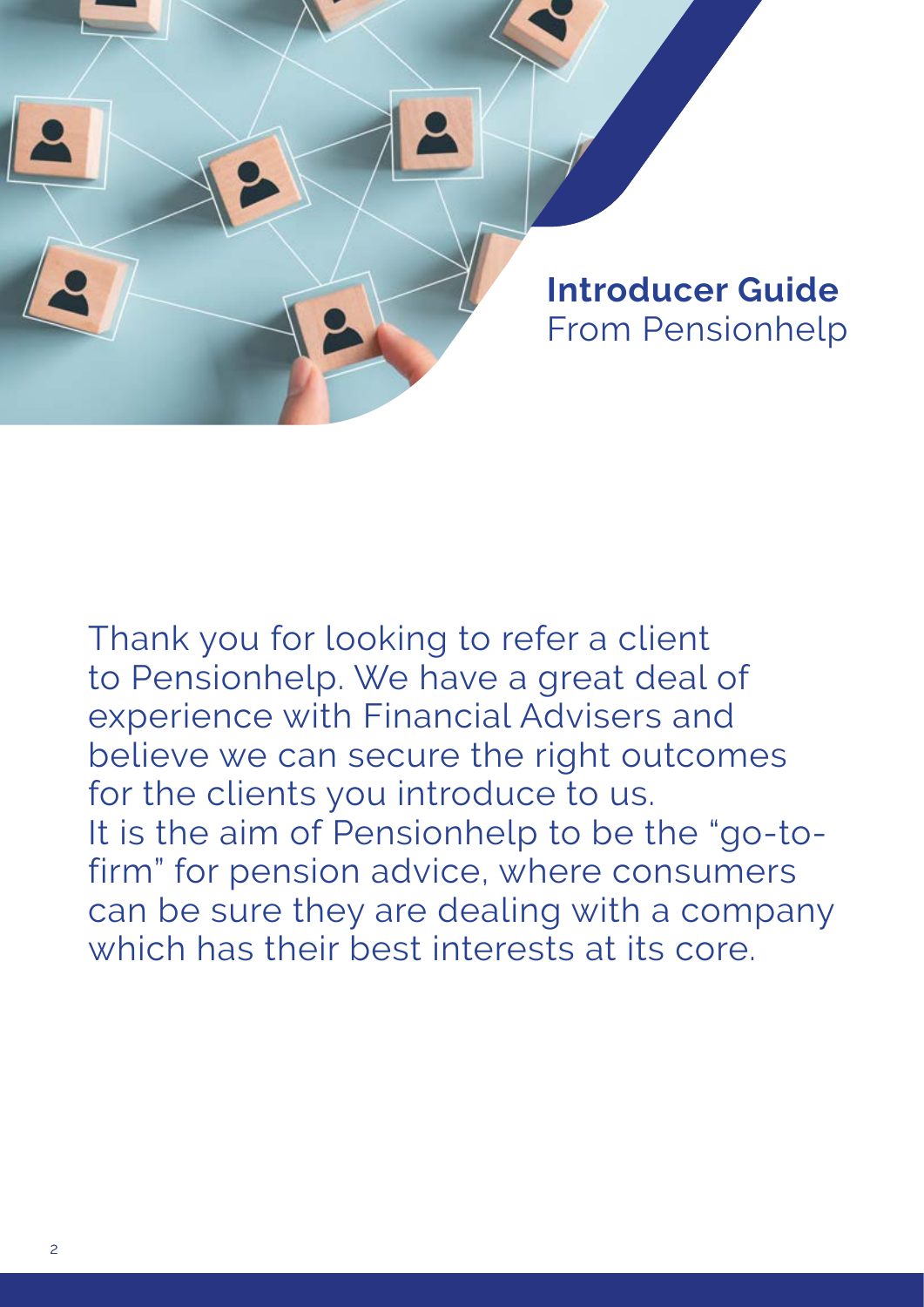### How To Refer A Client

Once you are accepted as a 'Trusted Introducer' to Pensionhelp, we can accept introductions from you.

In order to introduce a client, you will need a username and password. We will issue a username to you then you can generate a password via our website; www. pensionhelp.co.uk.

In order to submit a referral, you will need to access the Pensionhelp website, select the IFA area of the site and Login to your account. Once you are logged in please go to the Introducers Tab and select 'Refer a Client'.

This will take you to the 'Submit a new document' page, please complete the client details and type in any comments that you wish to make about the submission and details of any introducer fee and ongoing fee that you have agreed with the introduced client.

### Uploading Documents

There is a document upload option available. To do this, please click on 'select files' and then attach the relevant document. You will see that all our client documentation is available from the 'Introducers' tab or via; **https:// pensionhelp.co.uk/documents-section/**.

If you do wish to upload copies of any documents that will help our process, we will ultimately need;

- **P** Letter(s) of Authority (please also post the original to us),
- $\bullet$  CETV.
- State Pension Forecast for the client and their partner / spouse (if any).
- Work Place Pension Scheme information (\*please see details in Q&A below).
- Proof of address and identification.
- Confidential Financial Review. (This will be used to verify information to be supplied by the client, not as a substitute for missing information)
- **Privacy Notice**

Pensionhelp will contact the client directly for any documents that are not provided with the referral.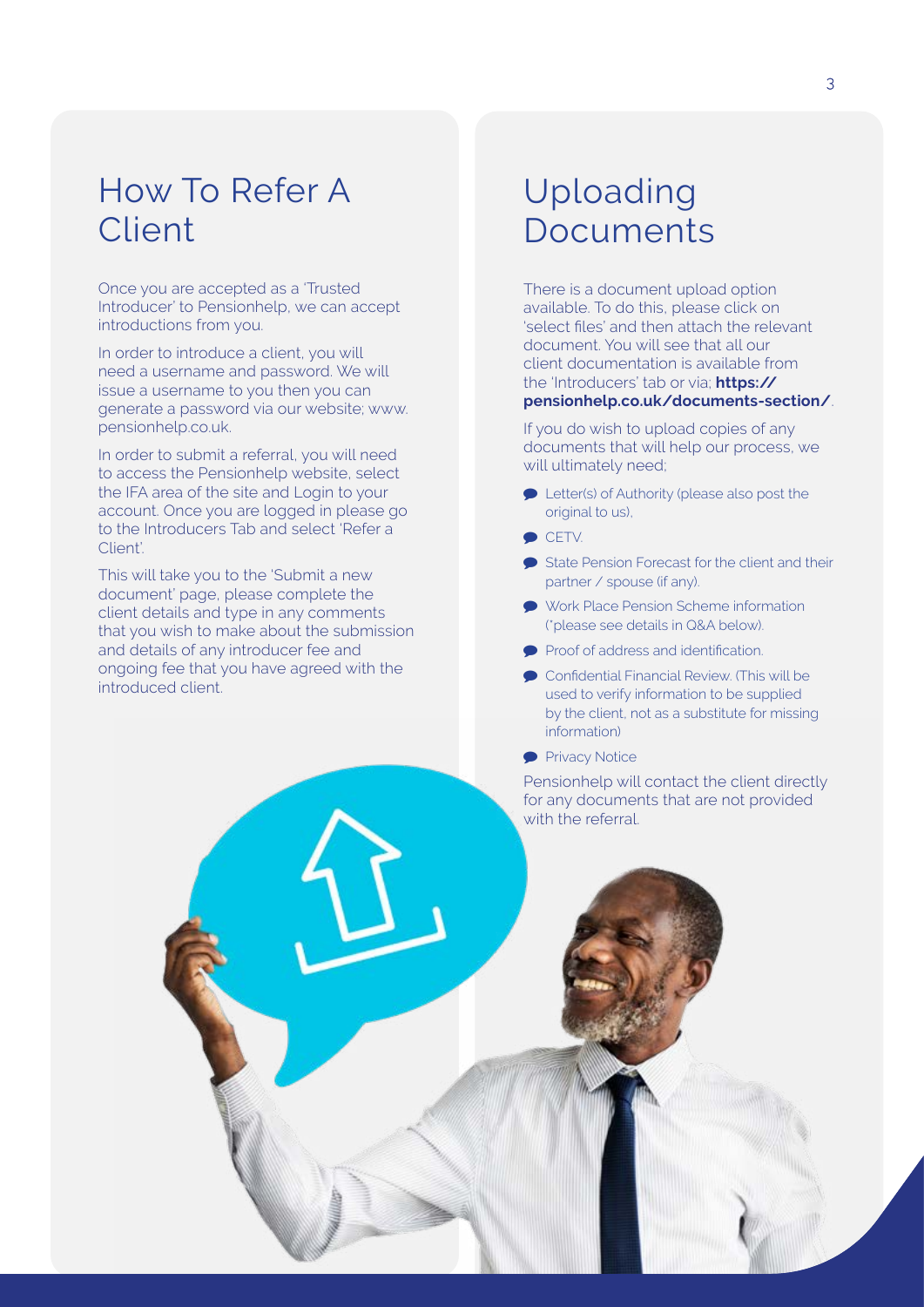

- **1.** On receipt of a referral we will invite the client to complete our triage process via our triage website; pensionhelptriageservices. co.uk. Unique login details will be issued to the client enabling them to access our triage site and complete a follow up questionnaire to confirm whether they wish to proceed further. It is compulsory for all referred clients to complete the triage process. If they state at this point that they do not wish to take regulated advice, then we will note this on our records and will take no further action.
- **2.** If the referred client does wish to take regulated advice, then we will ask them to book in an initial call. Using our online system they will be provided with a choice of dates to schedule this call with one of our initial case handlers and then they will be asked to complete our confidential financial review if they have not done so already.
- **3.** Once the initial call is complete the client file will be passed to the advice team, this will be reviewed and any further information which is required from the client or the pension scheme(s) will be requested. Once this information is received, we will be in a position to issue the client with their Personalised Charges letter stating our fees for Abridged Advice (nil) and for Full Advice (please see our fees below). Once the client confirms that they understand and accept the Personalised Charges, we can move onto the next stage.
- **4.** Once we have reviewed the information, we will prepare an Abridged Advice report or a Full Advice report. If we recognise that it is unlikely that our advice will be to transfer, or if it is unclear as to whether a transfer would be in their interests, then we may issue an Abridged Advice report to the client recommending that they should stay in the scheme. For all other cases we will prepare a Full Advice report. Clients who receive an Abridged Advice report can request a full advice report, but they will then be committed to the Full Advice charge, and our advice may remain to stay in the scheme.
- **5.** If proceeding to the Full Advice stage, we will complete an Appropriate Transfer Value Analysis (APTA) and a Transfer Value Comparator (TVC) before drafting a recommendation report and conducting an affirmation call with the client to confirm their understanding. Once we are sure that the client understands the advice, our final report will then be issued and our recommendation will be either to transfer or remain in the scheme.
- **6.** If the recommendation is to transfer, and the client returns their confirmation to proceed with this, then Pensionhelp will facilitate the transfer. We will notify you once the transfer is complete and we have received our fees, you can then arrange with the client to transfer the ongoing servicing onto your agency.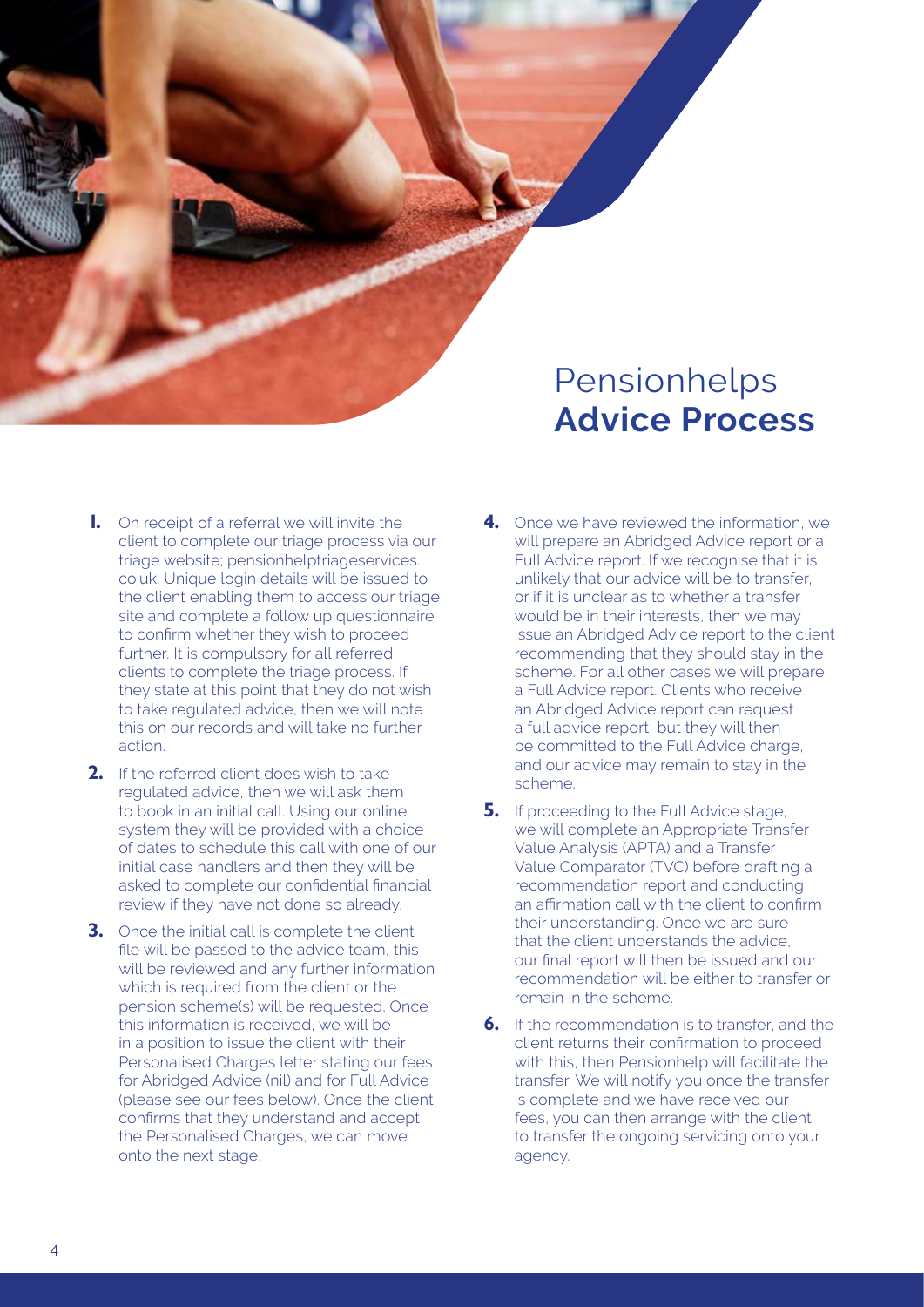# MAKING THINGS **SIMPLE**

Pensionhelps

**Advice Process**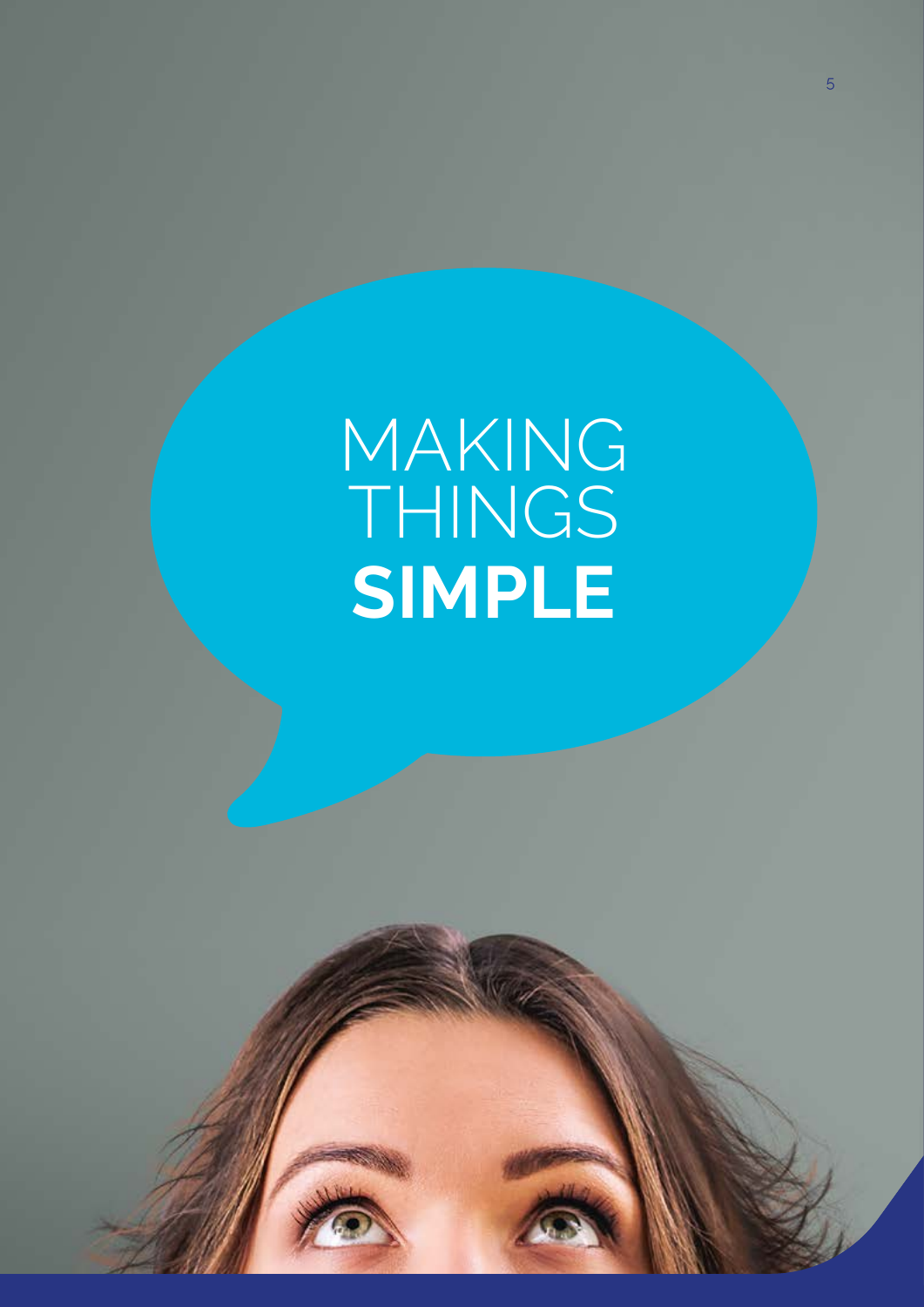

### Terms Of **Engagement**

In line with the current regulatory position, Pensionhelp starts any assessment of a safeguarded benefit pension with the view that a transfer will not be in the interests of most clients.

There are however exceptions where a transfer could be suitable and in order to exclude at an early stage cases that are unlikely to meet one of these exceptions, we have 'terms of engagement' as follows;

- **Pensionhelp will not consider any case with a Cash** Equivalent Transfer Value expiry period of less than 8 Weeks.\*
- Pensionhelp will not accept any cases where the scheme member is under 50 unless in ill health.
- We will not deal with 'insistent clients'.
- **Pensionhelp will not consider any cases where the** member is active in the scheme.
- Pensionhelp will not consider any cases for commercial property purchase.

# GET A **HEAD START**

\* Please note that we assess this time period from the date when we have our disclosure documents, not the date that the case is submitted.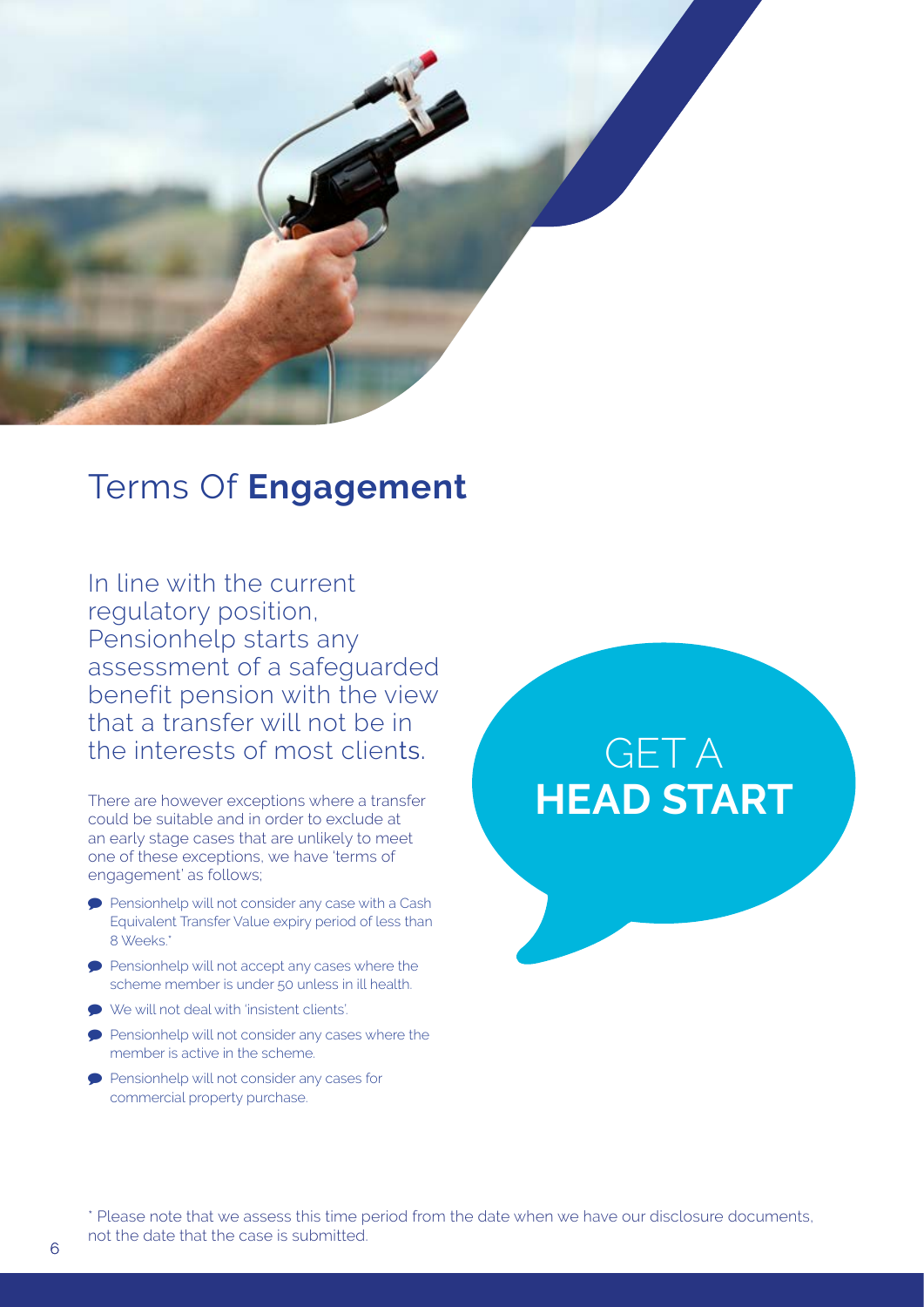### Pensionhelp **Fees**

If we provide Abridged Advice then our fee for this is nil. If Full Advice is provided, then our fee for this recommendation will be charged irrespective of the outcome and will be as follows;

#### Transfer amount

Maximum Client Fee

- **First £250,000 3%**
- **Next £750,000 2%**
- **Tranche Over £1Million 1%**

Pensionhelp will charge a fee of 60% of the maximum client fee, or £3,000 (whichever higher) on all cases where full advice is provided. We will pay you the remainder of the fee (up to 40% of the maximum fee) for the introduction that you have provided. You can waive or reduce your introducer fee. The Pensionhelp fee is always 60% of the maximum fee where full advice takes place (subject to minimum fee of £3,000)

If the client agrees an ongoing fee then this can be built into the plan at outset or can be added after the client has transferred to your agency.

#### Example:

Using an example of a case with a transfer value of £600,000, the Maximum Client Fee is 3% on the first £250,000 (£7,500) plus 2% on the next £350,000 (£7,000) with a total maximum fee of £14,500

Pensionhelp's share of this fee is always 60% (subject to our £3,000 minimum fee). In this example this would be £14,500 x 60% = £8,700.

For the introduction we will pay 40% of the maximum fee which in the above case would be £5,800. You can choose to waive or reduce your introduction fee in favour of your client, however Pensionhelp's fee will always remain as 60% of the maximum fee. If we provide full advice , this fee is due irrespective of the outcome.

Contact us via email enquiries@pensionhelp.co.uk or via telephone on 0161 956 2328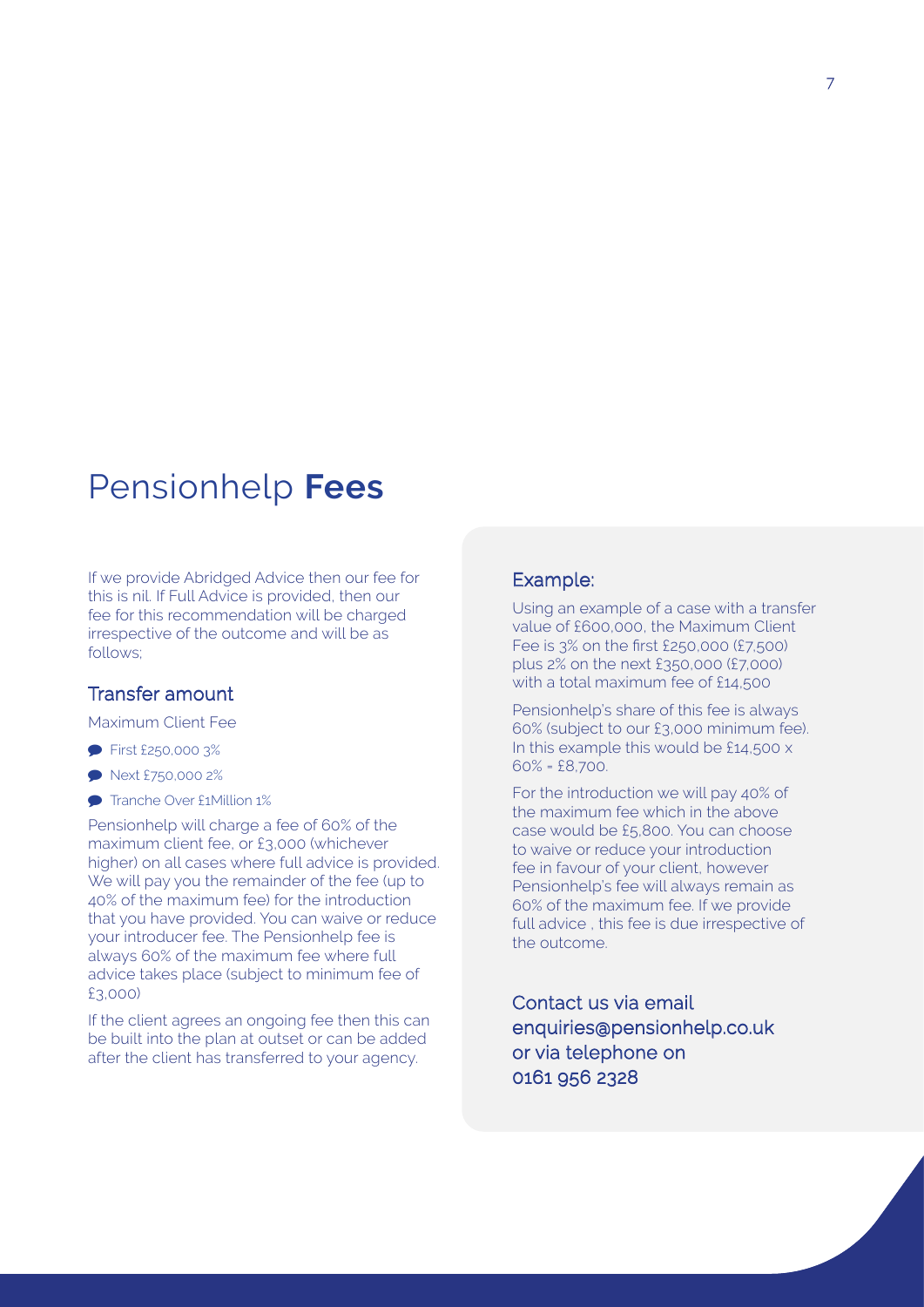### Frequently Asked Questions

#### Who Is Best Suited To A Transfer?

The FCA has provided guidance as to who is least suited and who is best suited to transfer. This can be found in their website; **https:// www.fca.org.uk/consumers/pensiontransfer-defined-benefit .**

#### Can You Take My Input On Where Any Transfer Values Are Invested If A Transfer Is Recommended?

Where you are providing ongoing advice, it is important for the client outcome that there is no 'disconnect' between Pensionhelp and an introducer who is providing ongoing advice. Pensionhelp's advice is based on investment of funds over the medium to long term and our transfer advice depends upon these investments. We do not wish to make investments that are likely to be dismantled immediately after we have provided transfer advice.

For this reason we will review your Central Investment Proposition, or consider providers that you have strong relationships with. Providing that these outcomes are suitable to the customer based on our own fact finding, we may be able to provide investment advice that is in line with your firm's proposition.

However, any provider and investment recommendation we make with our transfer advice has to be in line with the FCA's requirements set out in Policy Statement 20/6. If selecting a provider, other than their current Workplace Pension Scheme (WPS), we are required to give clear and specific justification as to why this is better than the WPS. The most common justification for using an alternative pension plan is around price, or where the client is within a year of taking benefits, and needs greater flexibility to meet specific requirements.

For this reason, we need to thoroughly research the current WPS before we can make any transfer recommendation.

#### \*What Information Do You Require About The Client's Current Workplace Pension Scheme (Wps)?

Pensionhelp have historically had difficulty obtaining information from Workplace Pension Schemes. Please see below for questions that we ask the WPS. If your client has any of the following information available at the time of referral this may prevent delays.

- Does the scheme allow transfers in of Defined Benefit Pensions?
- **Do you have administration capacity related to DB** transfers in (such as to complete receiving scheme forms)?
- Details of the default funds available and charges.
- Details of the full range of funds available and charges.
- **P** Does the scheme offer options to take flexible benefits?
- Please could you provide a copy of an application form for transferring into the scheme?
- Please could you advise how we obtain a quote / illustration for transfers into the scheme?
- **Does the scheme allow an initial adviser charge for** transfers in?
- Does the scheme allow an ongoing adviser charge?
- **Do you have an IFA helpdesk for the WPS?**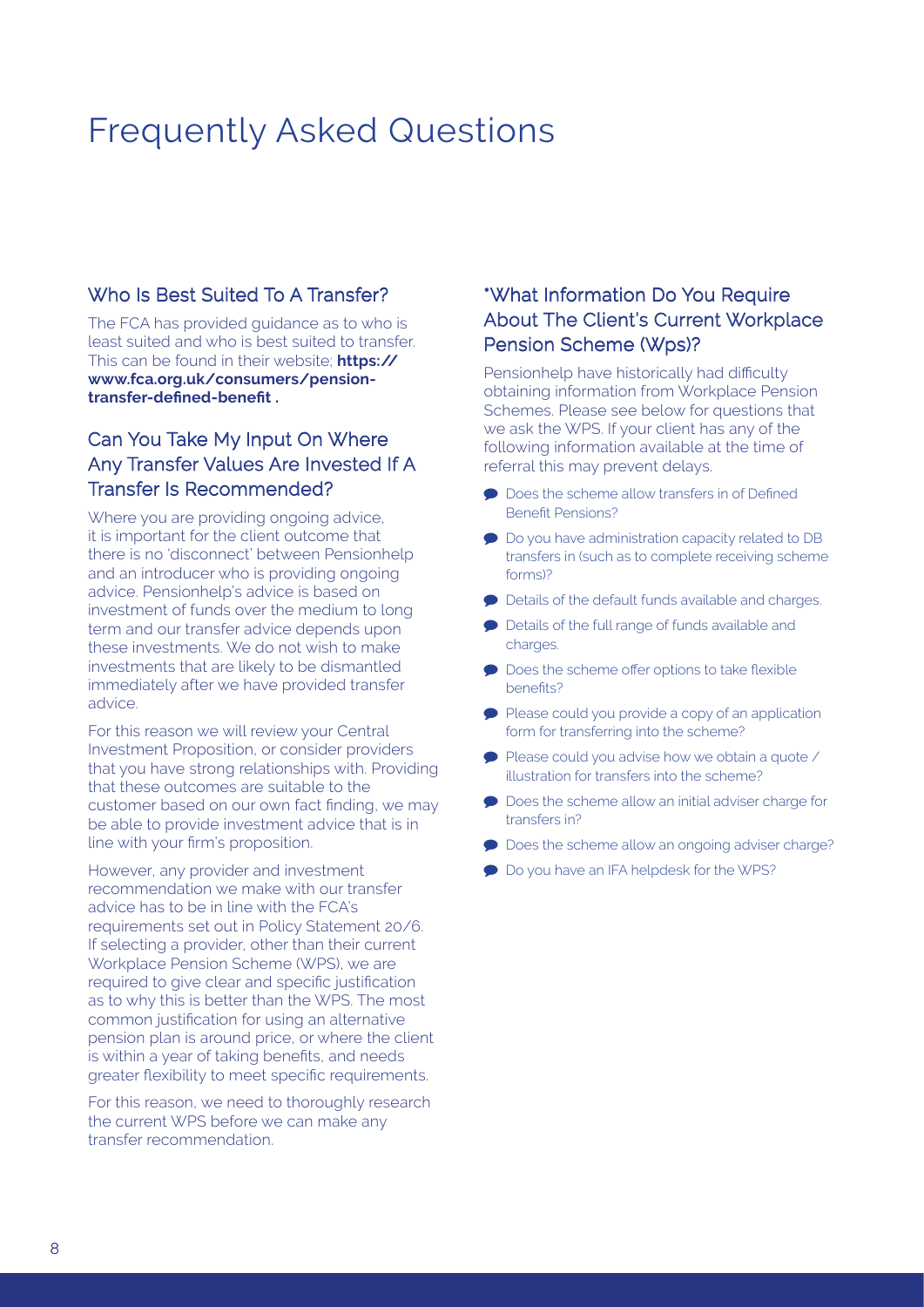#### What Are Your Timescales?

It is difficult to estimate timescales for Suitability Reports to be issued as we depend heavily upon third parties to send us information. If we need to request information from a scheme this can take between 4-6 weeks even for basic information.

Generally, once we have the information we require to provide Abridged Advice our recommendation will take about a week to produce and if we proceed to Full Advice it will take approximately a further two weeks to complete, including Pre Sale Checking. If we proceed directly to the Full Advice then overall our timescale will be approximately three weeks from the point we have received all the information we require. These are approximate timescales and will vary according to our workload.

We are unable to provide firm dates as to when reports will be completed as various factors can impact upon the date that a report is produced. On occasion reports need to be amended and we may need to gather further information late on in the process or a pre-sale check may identify areas for amendments.

#### Can You Do A Preliminary Report Or Let Us Know If A Case Is Worth Reviewing On The Basis Of An Assessment Of A CETV?

Our advice is based on the link between the transfer value and the client objectives and circumstances. We are unable to provide guidance to a client / adviser on the basis of a transfer value in isolation.

#### When Do Client Fees Start To Be Incurred?

Triage is provided at Pensionhelp's expense. Fees become chargeable once the client has confirmed that they understand and accept

the charge which will be applied to them. This is contained in the 'Your Personalised Charges' letter. This is sent to the client as soon as we have been able to scope out the work involved. If we only provide Abridged Advice then our fee for this is currently nil. If Full Advice is provided our quoted fee for this will be charged irrespective of the outcome.

#### Can Advice Fees Be Charged To The Client's Pension Fund?

Our advice fees can be charged to the Pension Fund if a transfer proceeds. However, in cases where a transfer does not follow, or the receiving plan will not facilitate fees (often the case with Workplace Pensions), then the client will be invoiced for our fees.

#### The client that I wish to introduce to you has an expired transfer value or it only has a short time left before the deadline, what should I do?

In the first instance, the client should contact the scheme and find out what their policy is. The scheme may extend the transfer value or offer a free recalculation. They may also offer a new transfer value – but charge for this. On referral of any client in this position, please advise us of the schemes position in respect of the transfer value in the notes section of the referral screen.

#### When / How Is The Introducer Fee Paid?

After we have reconciled payments/receipts, we send payment to the introducer. Payment will be made by the end of the following calendar month in which a fee is received and reconciled. Change of agency can take place once all transfers have completed and Pensionhelp have received any fees due to be paid by the provider.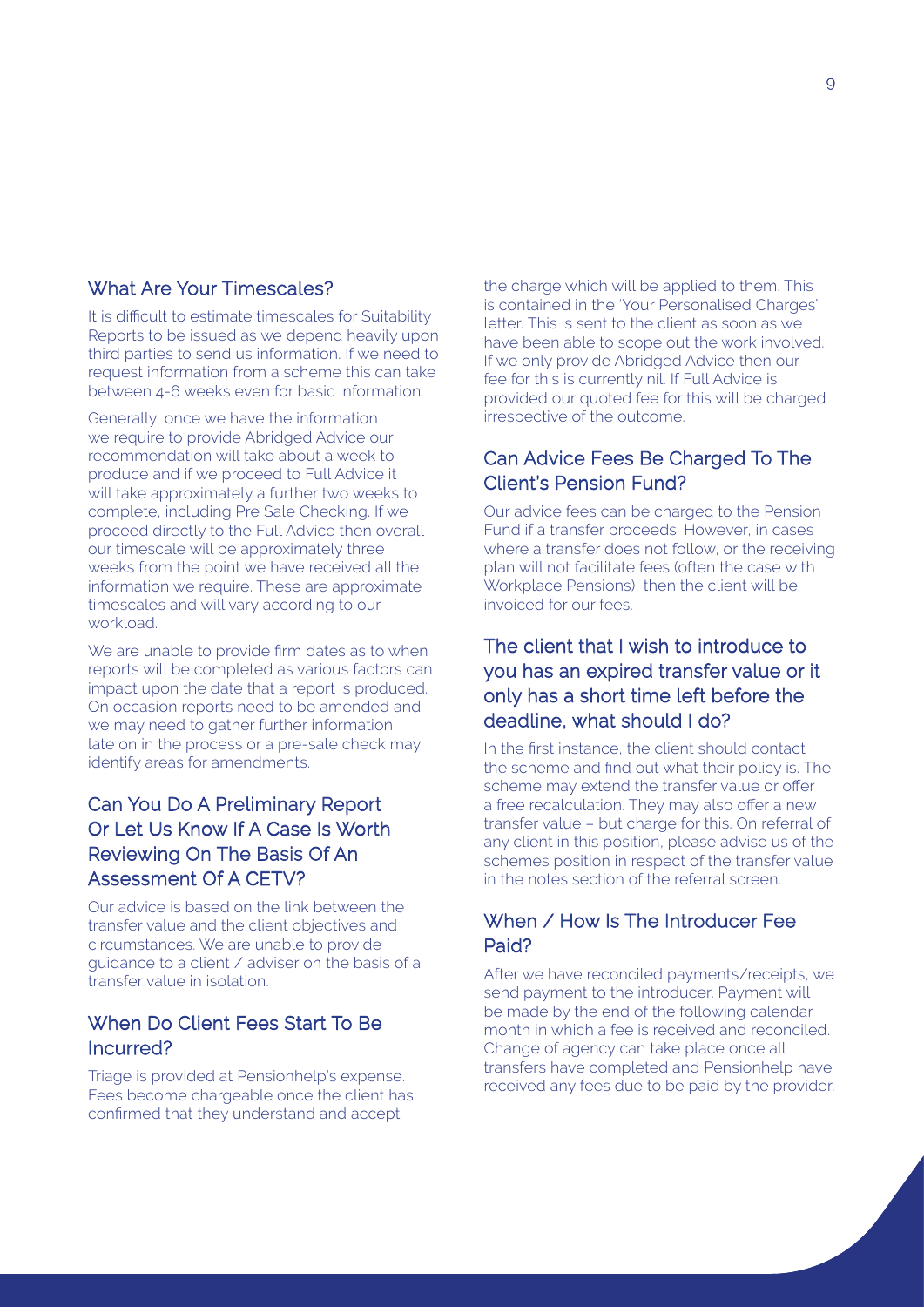

#### Please Explain More About Pensionhelp's Triage Process.

Pensionhelp offer a 'Triage Service'. This is an information service which contains generic information. The purpose of this is to give your client enough information so that they can make a decision as to whether it would be in their interests to take financial advice on a transfer of pension benefits or not to transfer their Safeguarded Benefits Scheme (sometimes called a defined benefit) to another type of Pension.

At the end of the triage process it is important that they understand the main differences between a Safeguarded Benefits scheme and the alternative options to this including the risks involved.

We have produced a video and guide to support our triage service. Once your client has watched the video and read the guide, they should be clear whether it is in their interests to take advice. We then ask that they complete a short questionnaire confirming their understanding and stating whether or not they wish to proceed with financial advice.

#### What Is Abridged Advice?

Abridged advice is a form of advice introduced by our regulator, the Financial Conduct Authority (FCA) which allows Financial Advisers to provide a low-cost alternative to 'full' advice. Abridged advice allows us to recognise clients for whom a pension transfer is unlikely to be suitable and provide them with advice without them incurring the costs of the full advice process.

If your client receives an Abridged Advice report, they can request that we proceed to 'full' advice but this would incur the full fee and our advice may be unchanged.

#### What Is Full Advice?

Pensionhelp provides focused recommendations in respect of pension and retirement planning. We will analyse all the information supplied at the initial consultation and, based on our discussions with the client about their current circumstances and financial objectives, will provide them with a written report focusing on their retirement planning. Where we recommend a transfer of the pension this will include a recommendation for the most suitable product, provider and investments.

We may also recommend that they take no action, or if their existing pensions provide benefits, we may recommend that they take benefits from their existing scheme(s).

Pensionhelp charge for full advice in line with the tables above. Our charge is the same irrespective of the outcome, i.e. whether our advice is to transfer or retain the safeguarded benefit scheme, or any other action we may recommend.

#### **What is your Advice Process?**

See table opposite;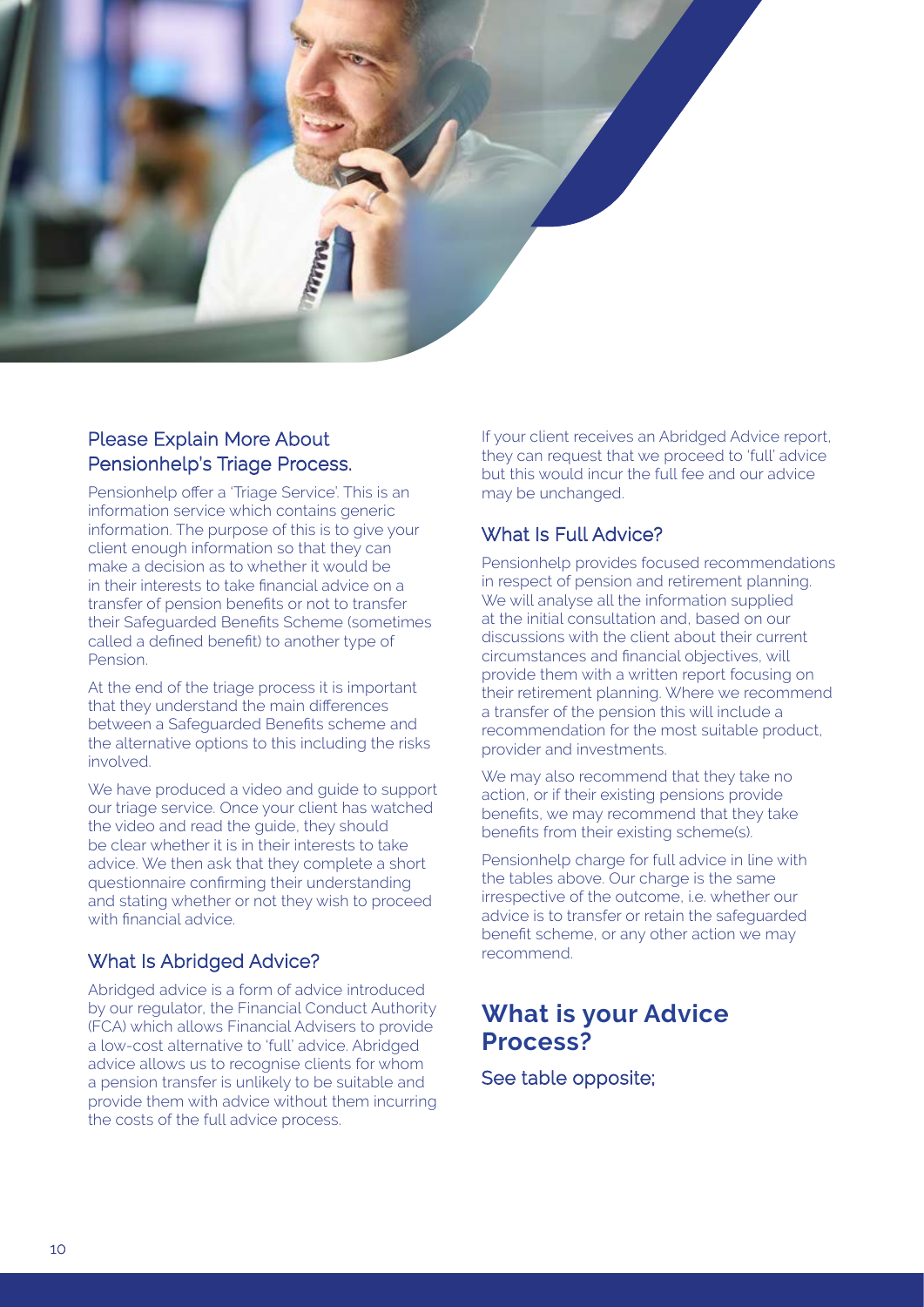### Pensionhelp's Advice Process